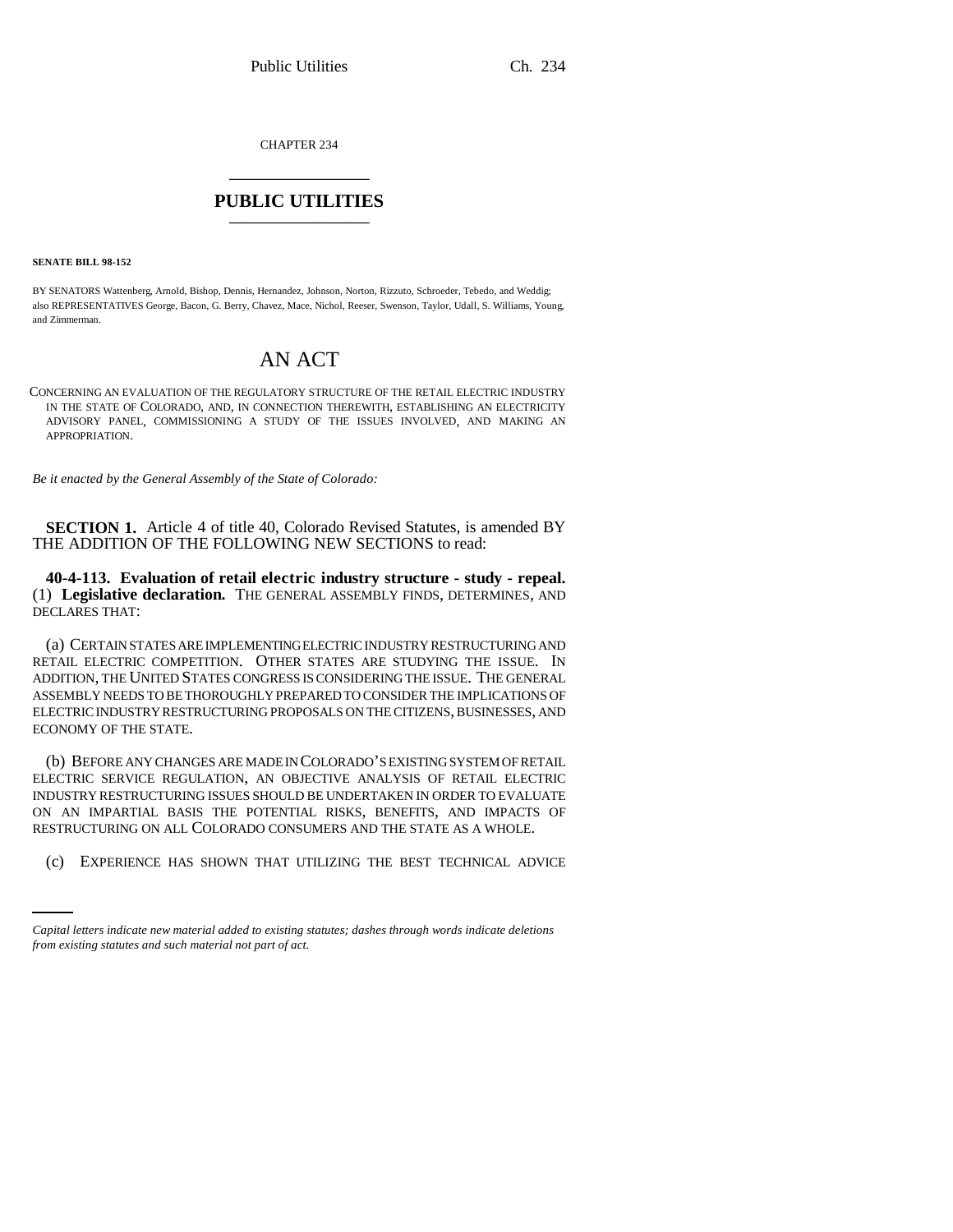CURRENTLY AVAILABLE, DRAWING UPON BOTH PUBLIC AND PRIVATE SOURCES, CAN LEAD TO A MORE INFORMED LEGISLATIVE DECISION AND THEREBY BETTER HELP TO SHAPE PUBLIC POLICY FOR THE FUTURE.

(2) **Evaluation study.** (a) THE ELECTRICITY ADVISORY PANEL CREATED IN SUBSECTION (4) OF THIS SECTION, ALSO REFERRED TO IN THIS SECTION AS THE "PANEL", SHALL CONDUCT A STUDY TO ASSESS WHETHER RESTRUCTURING OF THE RETAIL ELECTRIC INDUSTRY IS IN THE BEST INTERESTS OF ALL CLASSES OF COLORADO ELECTRICITY CONSUMERS AND THE STATE AS A WHOLE. THE PANEL SHALL REPORT ITS FINDINGS TO THE GENERAL ASSEMBLY AND THE GOVERNOR IN ACCORDANCE WITH SECTION 24-1-136 (9), C.R.S. THE REPORT SHALL BE SUBMITTED NO LATER THAN NOVEMBER 1, 1999, AND SHALL CONTAIN SPECIFIC FINDINGS ON THE ISSUES IDENTIFIED IN SUBSECTION (3) OF THIS SECTION.

(b) THE PANEL SHALL SUBMIT AT LEAST ONE PROGRESS REPORT TO THE GENERAL ASSEMBLY NO LATER THAN DECEMBER 1, 1998. SUCH PROGRESS REPORT SHALL BE SUBMITTED TO THE EXECUTIVE COMMITTEE OF THE LEGISLATIVE COUNCIL AND SHALL DESCRIBE THE ACTIVITIES OF THE PANEL, INCLUDING THE PARTICIPATION OF PANEL MEMBERS, THE MANNER IN WHICH THE PANEL IS ENCOURAGING PUBLIC PARTICIPATION, AND THE WORK PLAN OF THE PANEL THROUGH THE REMAINDER OF THE STUDY.

(c) (I) A DRAFT OF THE EVALUATION STUDY REPORT SHALL BE RELEASED TO THE PUBLIC NO LATER THAN JULY 1, 1999, AND SUCH DRAFT SHALL BE THE SUBJECT OF PUBLIC HEARINGS HELD AT A MINIMUM OF FIVE LOCATIONS THROUGHOUT THE STATE. IN ORDER TO PROVIDE SUITABLE TIME AND OPPORTUNITY FOR CHANGES TO THE DRAFT REPORT OCCASIONED BY PUBLIC COMMENT, THE PUBLIC HEARINGS SHALL BE CONCLUDED ON OR BEFORE SEPTEMBER 1, 1999. A MINIMUM OF SIXTEEN MEMBERS OF THE PANEL SHALL BE PRESENT AT EACH PUBLIC HEARING. THE PANEL SHALL SOLICIT AND RECEIVE COMMENTS FROM MEMBERS OF THE PUBLIC. THE PANEL MAY DETERMINE THE MANNER IN WHICH SUCH COMMENTS ARE RECEIVED.

(II) THE PANEL'S FINAL REPORT SHALL CONTAIN THE PANEL'S RECOMMENDATIONS ON ALL ISSUES ON WHICH TWO-THIRDS OR MORE OF THE MEMBERS OF THE PANEL AGREE. IN ADDITION, A MINORITY REPORT ON ANY OF SUCH ISSUES SHALL BE INCLUDED AT THE REQUEST OF ONE OR MORE OF THE DISSENTING MEMBERS.

(d) (I) THE DIRECTOR OF THE COMMISSION SHALL PROVIDE, FROM EXISTING RESOURCES, SUCH SERVICES AS THE PANEL MAY REQUEST, INCLUDING, WITHOUT LIMITATION:

(A) CONSULTING SERVICES TO ASSIST THE PANEL IN COMPLETING THE STUDY; AND

(B) EXPERT SERVICES TO ADDRESS STUDY ISSUES.

(II) (A) THE DIRECTOR OF THE COMMISSION, WITH THE PANEL'S APPROVAL, MAY CONTRACT WITH PRIVATE PARTIES FOR THE PROVISION OF ANY OF THE SERVICES LISTED IN SUBPARAGRAPH (I) OF THIS PARAGRAPH (d) AS WELL AS ANY OTHER SERVICES REQUIRED BY THE PANEL AND MAY TAKE SUCH OTHER ACTIONS AS THE PANEL MAY DEEM NECESSARY TO FULFILL ITS RESPONSIBILITIES UNDER THIS SECTION. IN PARTICULAR, THE DIRECTOR IS HEREBY SPECIFICALLY AUTHORIZED, WITH THE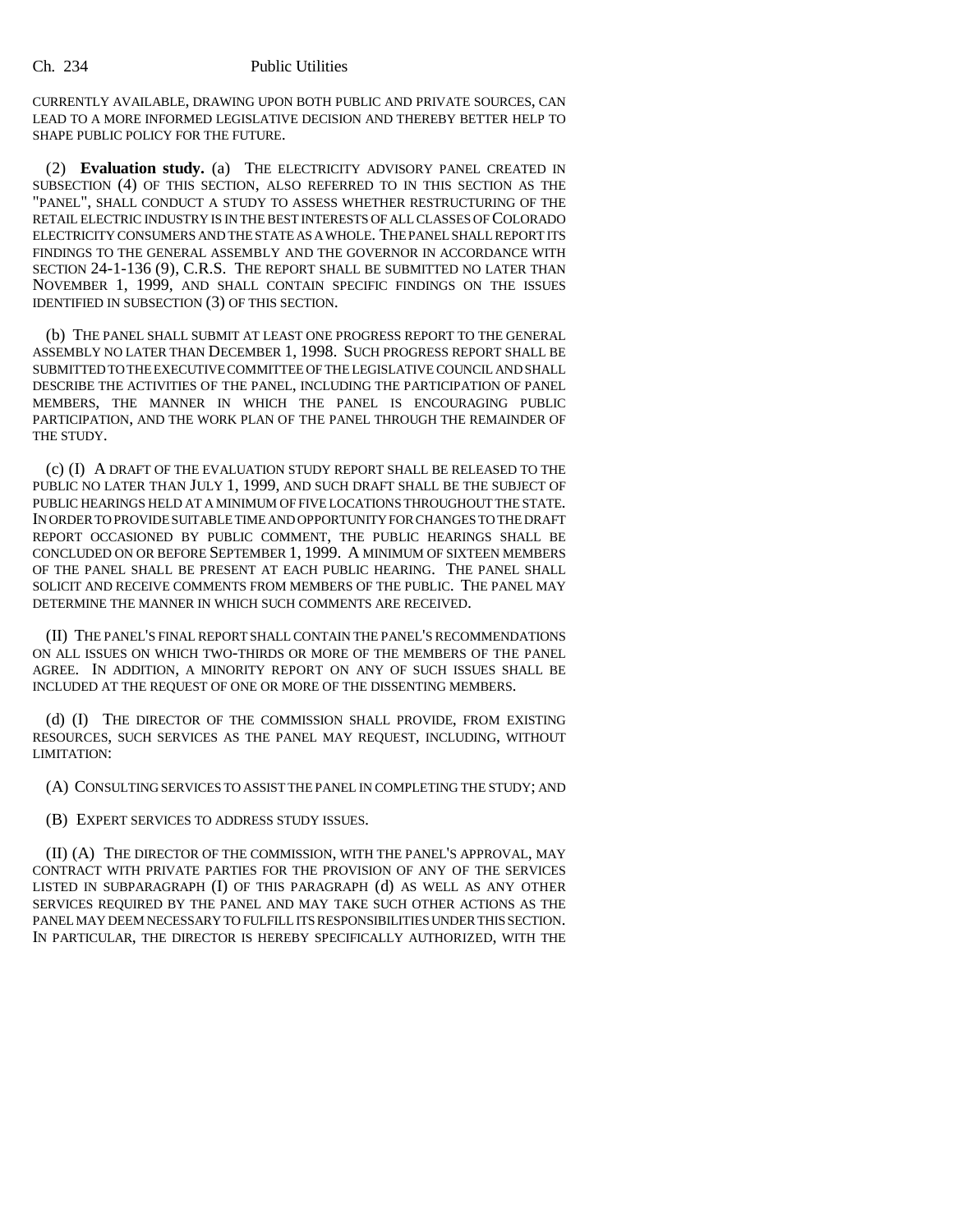Public Utilities Ch. 234

PANEL'S APPROVAL, TO DRAW UPON THE RETAIL ELECTRICITY POLICY DEVELOPMENT FUND, CREATED IN SECTION 40-4-114, TO PAY PRIVATE PARTIES UNDER CONTRACT WITH THE DIRECTOR TO PROVIDE SUCH SERVICES. NO EXPERT OR CONSULTING SERVICES FROM PRIVATE PARTIES SHALL BE FUNDED FROM THE RETAIL ELECTRICITY POLICY DEVELOPMENT FUND, CREATED IN SECTION 40-4-114, UNLESS THE EXPERT OR CONSULTANT IS APPROVED BY AT LEAST TWO-THIRDS OF THE MEMBERS OF THE PANEL.

(B) DURING THE PERIOD OF THE STUDY, THE DIRECTOR OF THE COMMISSION MAY REQUEST, ON A CASE-BY-CASE BASIS, AND THE COMMISSION MAY GRANT, EXTENSIONS TO THE STATUTORILY DIRECTED TIMES FOR COMPLETION OF PROCEEDINGS BEFORE THE COMMISSION; EXCEPT THAT NO SUCH EXTENSIONS SHALL BE REQUESTED FOR PROCEEDINGS UNDER THIS SECTION.

(III) THE DIRECTOR OF THE COMMISSION SHALL PROVIDE SUCH ADMINISTRATIVE ASSISTANCE, MEETING SPACE, AND OTHER NECESSARY FACILITIES AND SUPPORT SERVICES AS THE PANEL MAY REQUEST. IN PARTICULAR, THE DIRECTOR IS HEREBY SPECIFICALLY AUTHORIZED, WITH THE PANEL'S APPROVAL, TO DRAW UPON THE RETAIL ELECTRICITY POLICY DEVELOPMENT FUND, CREATED IN SECTION 40-4-114, TO AUGMENT THE COMMISSION'S ANNUAL BUDGET APPROPRIATION, AS REQUIRED, TO PAY FOR SERVICES REQUESTED BY THE PANEL, WHICH MAY INCLUDE, WITHOUT LIMITATION:

(A) POSTAGE AND PRINTING;

(B) ARRANGING FOR, COORDINATING, AND KEEPING RECORDS OF MEETINGS; AND

(C) PREPARATION AND DISTRIBUTION OF STUDIES OR REPORTS.

(e) ALL MEETINGS OF THE PANEL, INCLUDING MEETINGS OF ANY SUBCOMMITTEES CREATED BY THE PANEL, SHALL BE OPEN TO THE PUBLIC. THE PANEL AND ALL SUBCOMMITTEES SHALL PROVIDE AN OPPORTUNITY FOR PUBLIC COMMENT AT EACH MEETING. IF WRITTEN COMMENTS ARE SUBMITTED BY THE PUBLIC TO THE PANEL OR A SUBCOMMITTEE, THE WRITTEN COMMENTS SHALL BE MADE AVAILABLE TO ALL PANEL MEMBERS. THE PANEL SHALL INCLUDE A SUMMARY OF ALL TESTIMONY AND WRITTEN COMMENTS SUBMITTED TO THE PANEL IN THE REPORTS MADE BY THE PANEL PURSUANT TO THIS SECTION.

(f) THE PANEL SHALL BE RESPONSIBLE FOR MEETING THE DEADLINES ESTABLISHED IN THIS SECTION AND FOR ISSUING A FINAL REPORT, WHICH SHALL ADDRESS EACH OF THE STUDY ISSUES DESCRIBED IN SUBSECTION (3) OF THIS SECTION. THE REPORT SHALL PRESENT THE ALTERNATIVE PERSPECTIVES OF THE PANEL MEMBERS AS TO WHETHER RESTRUCTURING OF THE RETAIL ELECTRIC INDUSTRY IS IN THE BEST INTERESTS OF ALL COLORADO ELECTRICITY CONSUMERS AND THE STATE AS A WHOLE. THE REPORT SHALL ADDRESS THE MANNER IN WHICH RESTRUCTURING SHOULD BE IMPLEMENTED, INCLUDING THE TIMING OF IMPLEMENTATION, IF THE GENERAL ASSEMBLY DECIDES TO GO FORWARD WITH IMPLEMENTATION OF ELECTRIC INDUSTRY RESTRUCTURING.

(3) **Issues to be evaluated.** AT A MINIMUM, THE EVALUATION ISSUES SHALL INCLUDE: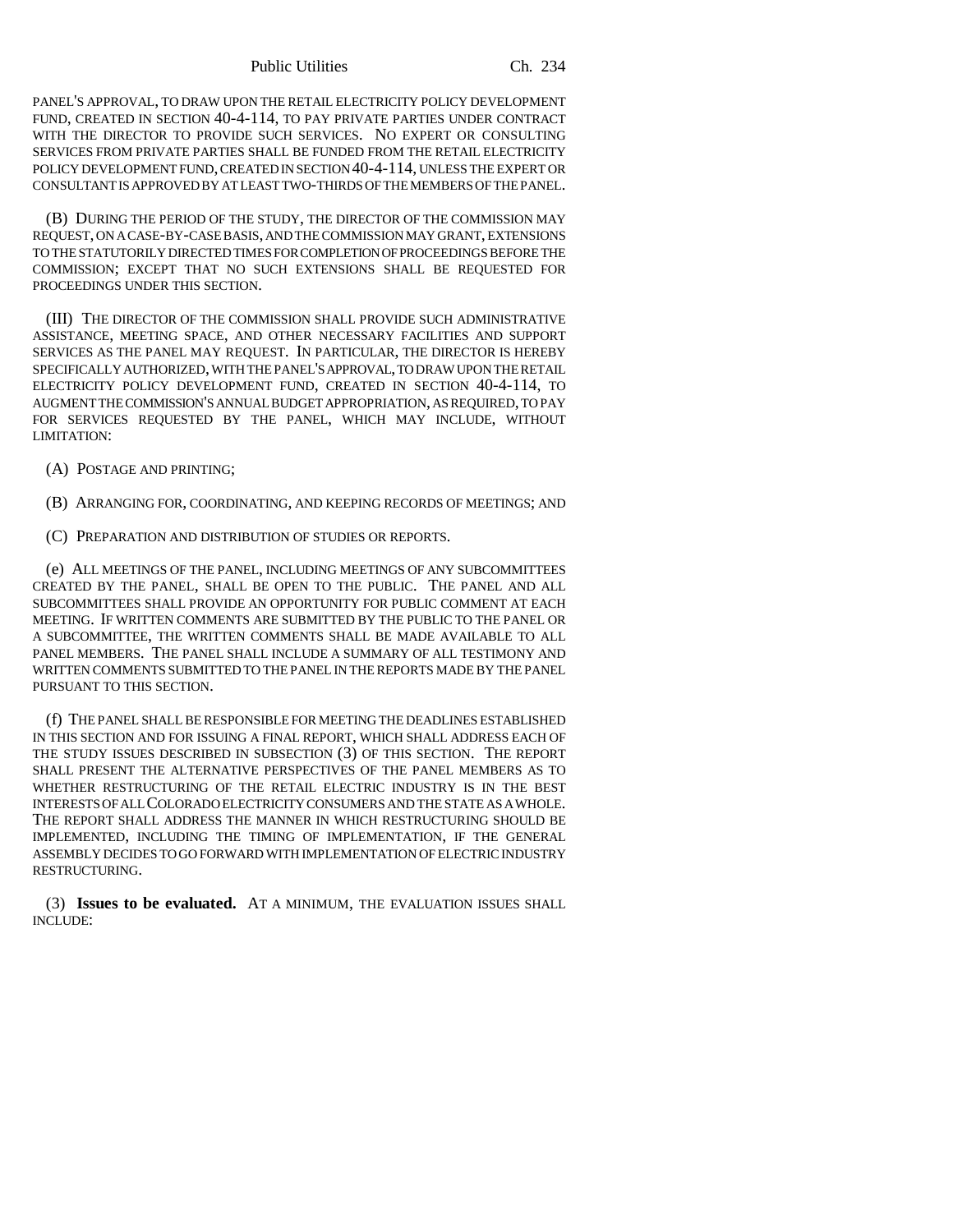## Ch. 234 Public Utilities

(a) A COMPARISON OF COLORADO'S ELECTRIC RATES AND COSTS OF GENERATION, TRANSMISSION, AND DISTRIBUTION WITH THE EQUIVALENT RATES AND COSTS IN OTHER STATES;

(b) AN ASSESSMENT OF WHETHER RETAIL COMPETITION IN ELECTRIC POWER SUPPLY CAN BE EXPECTED TO REDUCE OR INCREASE RATES FOR EACH CATEGORY OF ELECTRICITY CONSUMERS IN COLORADO, INCLUDING LOW-INCOME CONSUMERS OF ELECTRICITY, BOTH IN THE SHORT TERM AND IN THE LONG TERM;

(c) AN IDENTIFICATION AND ASSESSMENT OF THE TYPES OF SAFEGUARDS DEEMED NECESSARY TO PROTECT CONSUMERS IN THE EVENT RETAIL COMPETITION IS INTRODUCED, INCLUDING ASSESSMENT OF IMPACTS ON LOW-INCOME CONSUMERS OF ELECTRICITY AND LOW-INCOME ENERGY ASSISTANCE PROGRAMS;

(d) AN ASSESSMENT OF THE POTENTIAL IMPACTS OF MARKET-BASED RETAIL COMPETITION ON THE DEVELOPMENT OF RENEWABLE SOURCES OF ELECTRIC SUPPLY, ENERGY EFFICIENCY PROGRAMS, AND ENVIRONMENTAL ISSUES AND PROGRAMS, TOGETHER WITH ANY RECOMMENDATIONS TO ADDRESS SUCH POTENTIAL IMPACTS;

(e) AN ANALYSIS OF THE EFFECTS RETAIL COMPETITION MAY HAVE ON THE AMOUNT AND COLLECTION OF TAXES, FEES, PAYMENTS IN LIEU OF TAXES AND FEES, AND OTHER REVENUES BY COLORADO'S TAXING AUTHORITIES, INCLUDING LOCAL GOVERNMENTS;

(f) AN ASSESSMENT OF WHETHER COLORADO'S EXISTING ELECTRIC UTILITIES WILL INCUR STRANDED COSTS AND INVESTMENTS IF RETAIL COMPETITION IS INTRODUCED, THE ESTIMATED AMOUNTS OF ANY SUCH STRANDED COSTS AND INVESTMENTS, AND THE RECOMMENDED METHODS FOR TIMELY RECOVERY OF SUCH STRANDED COSTS AND INVESTMENTS THAT IS JUST AND REASONABLE TO BOTH CONSUMERS AND EXISTING UTILITIES, INCLUDING WHETHER OR NOT REGULATORY EXPECTATIONS SHOULD TRANSLATE INTO RECOVERABLE EXPENSES AS A RESULT OF THE INCURRENCE OF STRANDED COSTS;

(g) AN ASSESSMENT OF THE ESTIMATED IMPACTS OF RETAIL COMPETITION ON THE REQUIREMENT OF UNIVERSAL SERVICE, INCLUDING THE AFFORDABILITY OF DISTRIBUTION SERVICE, AND ON THE RELIABILITY OF GENERATION SUPPLY AND TRANSMISSION SERVICE, INCLUDING THE CONTINUED AVAILABILITY OF COLORADO'S GENERATION RESOURCES FOR COLORADO CONSUMERS;

(h) AN ASSESSMENT OF THE LIKELY EFFECTS THAT THE INTRODUCTION OF RETAIL COMPETITION MAY HAVE ON THE EMPLOYEES OF ELECTRIC UTILITIES;

(i) AN ASSESSMENT OF THE LIKELY EFFECTS OF THE INTRODUCTION OF RETAIL COMPETITION ON RURAL COMMUNITIES, RURAL AREAS, AND RURAL CONSUMERS OF ELECTRICITY;

AN ASSESSMENT OF THE IMPACT ON COMPETITION, INCLUDING ANY COMPETITIVE ADVANTAGE AFFORDED TO ANY PROVIDER OF ELECTRICITY, INCLUDING INVESTOR-OWNED UTILITIES, COOPERATIVELY OWNED UTILITIES, MUNICIPALLY OWNED UTILITIES, AND INDEPENDENT POWER PRODUCERS, PROVIDED BY ANY FEDERAL, STATE, OR LOCAL LAWS. ISSUES TO BE ASSESSED SHALL INCLUDE, BUT NOT BE LIMITED TO, DIFFERING TREATMENT UNDER TAX LAW, PREFERENTIAL ACCESS TO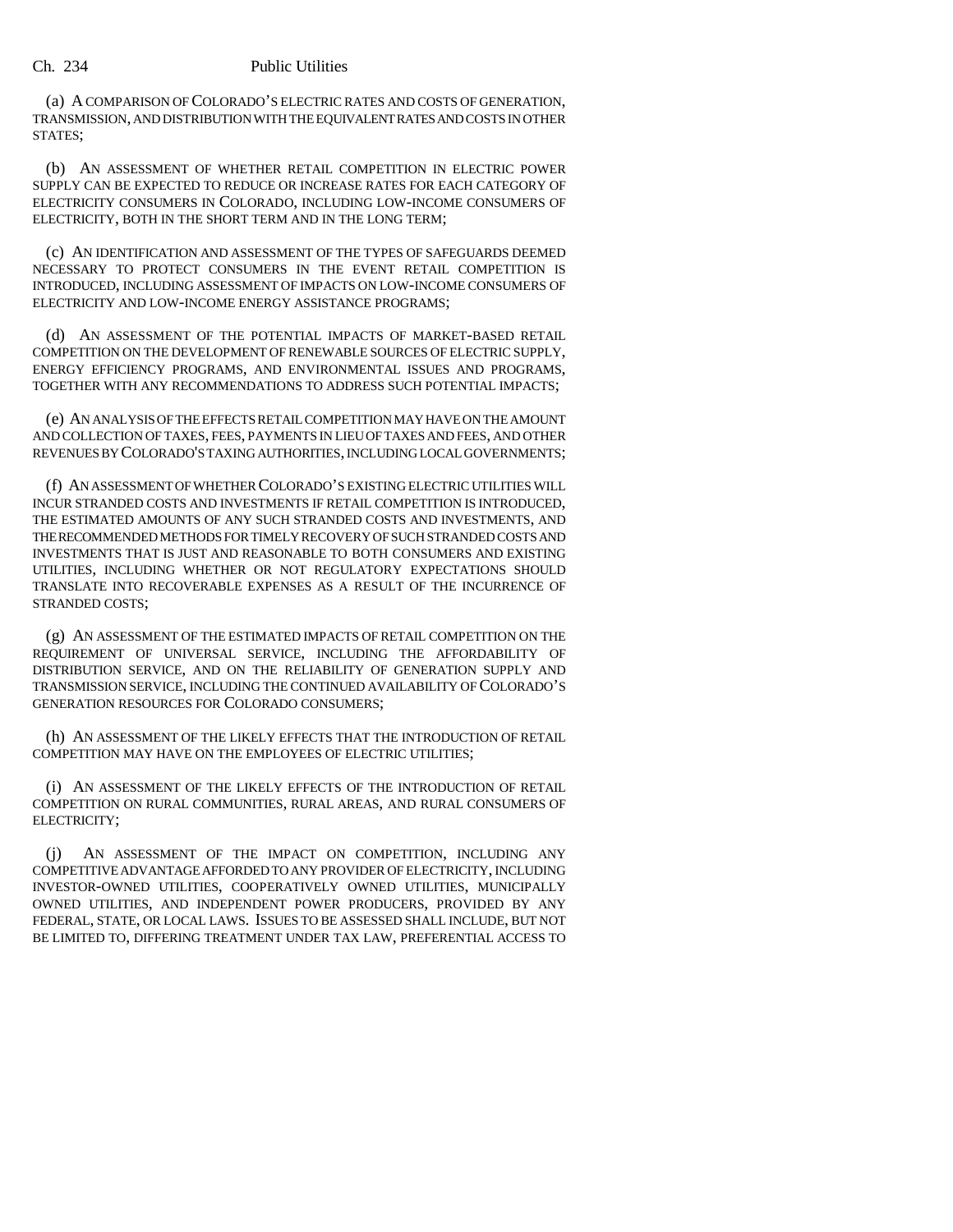FEDERAL ELECTRICITY, ACCESS TO LOWER THAN MARKET RATE CAPITAL, AND PREFERENTIAL SALES.

(3.5) THE PANEL REPORT SHALL FAIRLY REPRESENT THE VIEWS OF ALL PANEL MEMBERS. THE PANEL SHALL INCLUDE IN ITS IMPLEMENTATION PLAN RECOMMENDATIONS FOR ADDRESSING THE ISSUES IDENTIFIED IN SUBSECTION (3) OF THIS SECTION AND, IN ADDITION, RECOMMENDATIONS FOR ADDRESSING THE FOLLOWING ISSUES:

(a) LICENSING REQUIREMENTS FOR SUPPLIERS OF ELECTRIC ENERGY;

(b) LOCAL CHOICE PARTICIPATION OPTIONS FOR COOPERATIVELY-OWNED AND MUNICIPALLY-OWNED UTILITIES;

(c) MARKET POWER AND MEASURES TO MITIGATE SUCH MARKET POWER;

(d) EXISTING LEGAL REQUIREMENTS THAT COULD IMPOSE UNFAIR COMPETITIVE ADVANTAGES AND DISADVANTAGES ON EXISTING AND POTENTIAL PROVIDERS OF RETAIL ELECTRIC SERVICE;

(e) TRANSITION ISSUES; AND

(f) ANY OTHER ISSUE DEEMED APPROPRIATE BY THE PANEL.

(4) **Electricity advisory panel – composition – appointment.** (a) THERE IS HEREBY CREATED WITHIN THE LEGISLATIVE DEPARTMENT AN ELECTRICITY ADVISORY PANEL, WHICH SHALL CONDUCT THE EVALUATION STUDY PROVIDED FOR IN THIS SECTION. THE PANEL SHALL CONSIST OF THIRTY MEMBERS AS FOLLOWS:

(I) THE FOLLOWING TWELVE MEMBERS APPOINTED BY THE GOVERNOR:

(A) ONE MEMBER AT LARGE, NOT AFFILIATED WITH ANY OF THE GROUPS REPRESENTED BY OTHER MEMBERS OF THE PANEL;

(B) ONE REPRESENTATIVE OF A JOINT ACTION AGENCY THAT FURNISHES WHOLESALE ELECTRIC POWER TO ITS MEMBERS;

(C) ONE REPRESENTATIVE OF EMPLOYEES OF A DISTRIBUTION UTILITY;

(D) ONE REPRESENTATIVE OF RESIDENTIAL CONSUMERS OF ELECTRIC ENERGY;

(E) ONE REPRESENTATIVE OF LOW-INCOME RESIDENTIAL CONSUMERS OF ELECTRIC ENERGY;

(F) ONE REPRESENTATIVE OF FIXED-INCOME, SENIOR CONSUMERS OF ELECTRIC ENERGY;

(G) ONE REPRESENTATIVE OF THE OFFICE OF CONSUMER COUNSEL, ESTABLISHED PURSUANT TO ARTICLE 6.5 OF THIS TITLE;

(H) ONE LABOR REPRESENTATIVE OF EMPLOYEES OF AN ELECTRIC UTILITY;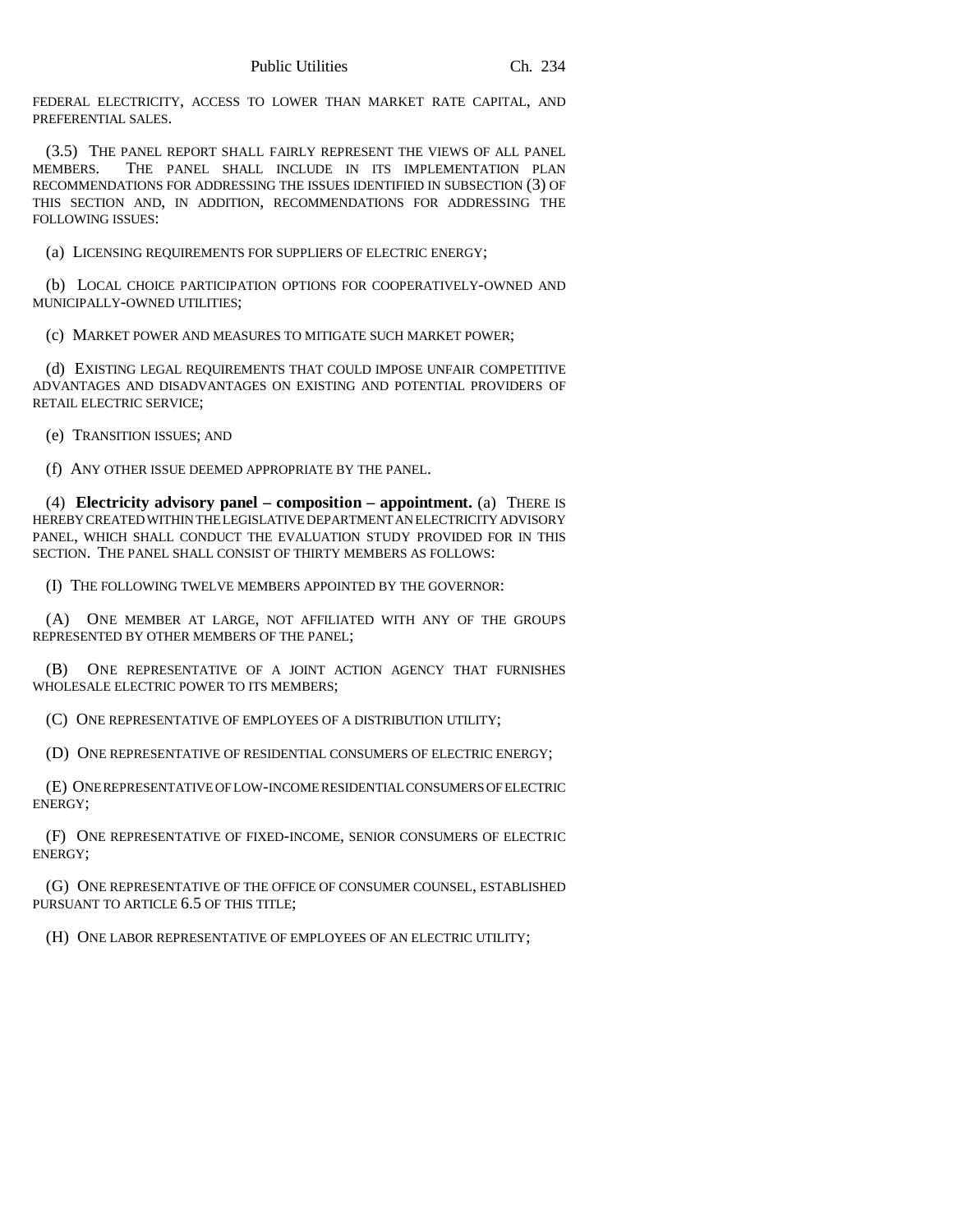(I) ONE REPRESENTATIVE OF A MUNICIPAL GOVERNMENT THAT DOES NOT OWN OR OPERATE AN ELECTRIC UTILITY;

(J) ONE REPRESENTATIVE OF ENVIRONMENTAL INTEREST ORGANIZATIONS THAT ARE ACTIVELY INVOLVED IN ELECTRIC UTILITY MATTERS;

(K) ONE REPRESENTATIVE OF A BUSINESS CONCERN THAT GENERATES OR PROPOSES TO GENERATE ELECTRICITY FROM SOLAR, WIND, BIOMASS, HYDROELECTRIC, OR OTHER RENEWABLE ENERGY SOURCES; AND

(L) ONE REPRESENTATIVE OF AGRICULTURAL IRRIGATORS.

(II) THE FOLLOWING NINE MEMBERS APPOINTED BY THE SPEAKER OF THE HOUSE OF REPRESENTATIVES:

(A) ONE MEMBER AT LARGE, NOT AFFILIATED WITH ANY OF THE GROUPS REPRESENTED BY OTHER MEMBERS OF THE PANEL;

(B) ONE REPRESENTATIVE OF A COOPERATIVELY-OWNED DISTRIBUTION ELECTRIC UTILITY;

(C) ONE REPRESENTATIVE OF A COOPERATIVELY-OWNED GENERATION AND TRANSMISSION ASSOCIATION;

(D) ONE REPRESENTATIVE OF AN INVESTOR-OWNED ELECTRIC UTILITY THAT GENERATES ELECTRICITY;

(E) ONE REPRESENTATIVE OF AN INVESTOR-OWNED ELECTRIC UTILITY THAT DISTRIBUTES ELECTRICITY;

(F) ONE REPRESENTATIVE OF AGRICULTURAL CONSUMERS OF ELECTRIC ENERGY;

(G) ONE REPRESENTATIVE OF A MARKETER OR BROKER OF ELECTRICITY;

(H) ONE REPRESENTATIVE OF A BUSINESS CONCERN THAT PRODUCES NATURAL GAS IN COLORADO FOR SALE TO COLORADO ELECTRIC UTILITIES FOR EVENTUAL USE IN THE GENERATION OF ELECTRICITY; AND

(I) ONE REPRESENTATIVE OF A COUNTY IN WHICH THERE IS BOTH AN ELECTRIC GENERATING FACILITY EMPLOYING AT LEAST TWENTY PERSONS AND ONE OR MORE BUSINESS CONCERNS THAT MINE OR PRODUCE COAL OR NATURAL GAS FOR SALE TO COLORADO ELECTRIC UTILITIES FOR EVENTUAL USE IN THE GENERATION OF ELECTRICITY.

(III) THE FOLLOWING NINE MEMBERS APPOINTED BY THE PRESIDENT OF THE SENATE:

(A) ONE MEMBER AT LARGE, NOT AFFILIATED WITH ANY OF THE GROUPS REPRESENTED BY OTHER MEMBERS OF THE PANEL;

(B) ONE REPRESENTATIVE OF A MUNICIPALLY-OWNED ELECTRIC UTILITY THAT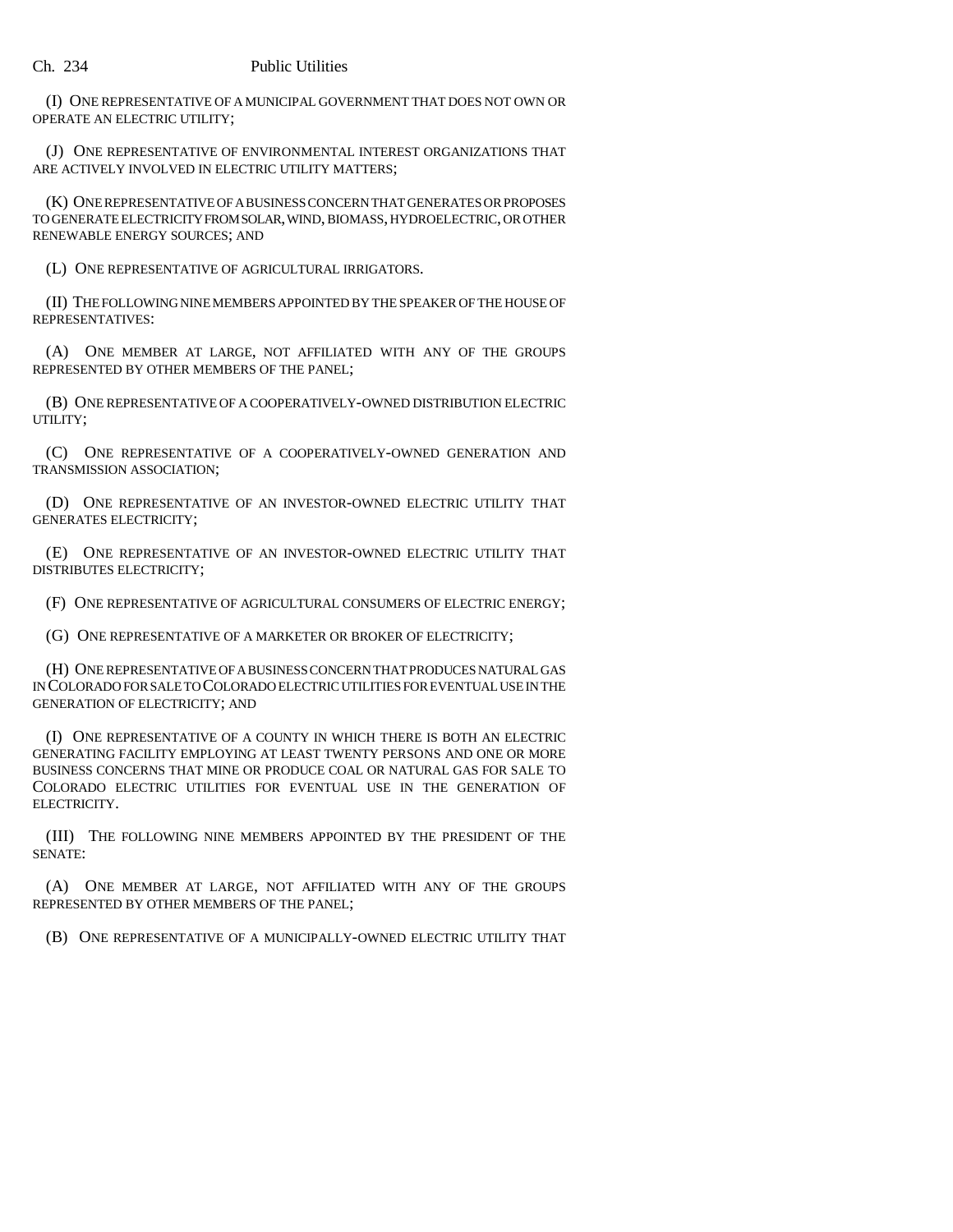DISTRIBUTES ELECTRICITY;

(C) ONE REPRESENTATIVE OF A MUNICIPALLY-OWNED UTILITY THAT GENERATES ELECTRIC ENERGY OR A MUNICIPALLY-OWNED POWER AUTHORITY THAT PROVIDES WHOLESALE ELECTRIC SERVICE TO MUNICIPAL ELECTRIC DISTRIBUTION SYSTEMS;

(D) ONE REPRESENTATIVE OF AN INDEPENDENT POWER GENERATOR, PRODUCER, OR PROVIDER;

(E) ONE REPRESENTATIVE OF A COMMERCIAL CONSUMER OF ELECTRIC ENERGY;

(F) ONE REPRESENTATIVE OF SMALL BUSINESS CONSUMERS WHO EMPLOY LESS THAN FIFTY PERSONS;

(G) ONE REPRESENTATIVE OF AN INDUSTRIAL CONSUMER;

(H) ONE REPRESENTATIVE OF A BUSINESS CONCERN THAT MINES OR PRODUCES COAL IN COLORADO FOR SALE TO COLORADO ELECTRIC UTILITIES FOR EVENTUAL USE IN THE GENERATION OF ELECTRICITY; AND

(I) ONE REPRESENTATIVE OF RESIDENTIAL CONSUMERS IN A COUNTY WITH A POPULATION OF LESS THAN THIRTY THOUSAND.

(b) THE MEMBERS OF THE PANEL SHALL ELECT ONE MEMBER TO SERVE AS CHAIRPERSON.

(c) MEMBERS OF THE PANEL SHALL BE APPOINTED WITHIN THIRTY DAYS FOLLOWING THE EFFECTIVE DATE OF THIS ACT.

(d) MEMBERS OF THE PANEL SHALL SERVE WITHOUT COMPENSATION; EXCEPT THAT MEMBERS WHO REPRESENT RESIDENTIAL AND LOW-INCOME CONSUMERS SHALL BE ENTITLED TO REIMBURSEMENT FOR THEIR REASONABLE AND ACTUAL EXPENSES INCURRED TO ATTEND MEETINGS.

(e) VACANCIES SHALL BE FILLED BY APPOINTMENT BY THE OFFICIAL WHO APPOINTED THE MEMBER WHOSE ABSENCE RESULTED IN THE VACANCY. THE COMPOSITION OF THE PANEL AS SET FORTH IN THIS SUBSECTION (4) SHALL BE MAINTAINED.

(5) **Funding for evaluation study.** WITHIN THIRTY DAYS AFTER THE EFFECTIVE DATE OF THIS SECTION, THE DIRECTOR OF THE COMMISSION SHALL PREPARE A BUDGET, FOR THE PANEL'S APPROVAL, ESTIMATING THE COSTS AND EXPENSES FOR MINISTERIAL SERVICES AS SET FORTH IN SUBPARAGRAPH (III) OF PARAGRAPH (d) OF SUBSECTION (2) OF THIS SECTION AND FOR EXPERT SERVICES NECESSARY TO ASSIST THE PANEL IN CONDUCTING THE EVALUATION STUDY AND PREPARING ITS REPORT. THE DIRECTOR SHALL ALSO PREPARE A WORK PLAN FOR THE PANEL'S APPROVAL, WHICH WORK PLAN SHALL INCLUDE RECOMMENDATIONS ON THE BUDGET AMOUNTS TO BE ALLOCATED TO THE VARIOUS STUDY ISSUES SET FORTH IN SUBSECTION (3) OF THIS SECTION AND THE RESOURCES AVAILABLE TO THE COMMISSION TO ADDRESS SUCH ISSUES.

(6) **Repeal.** THIS SECTION IS REPEALED, EFFECTIVE DECEMBER 31, 2000.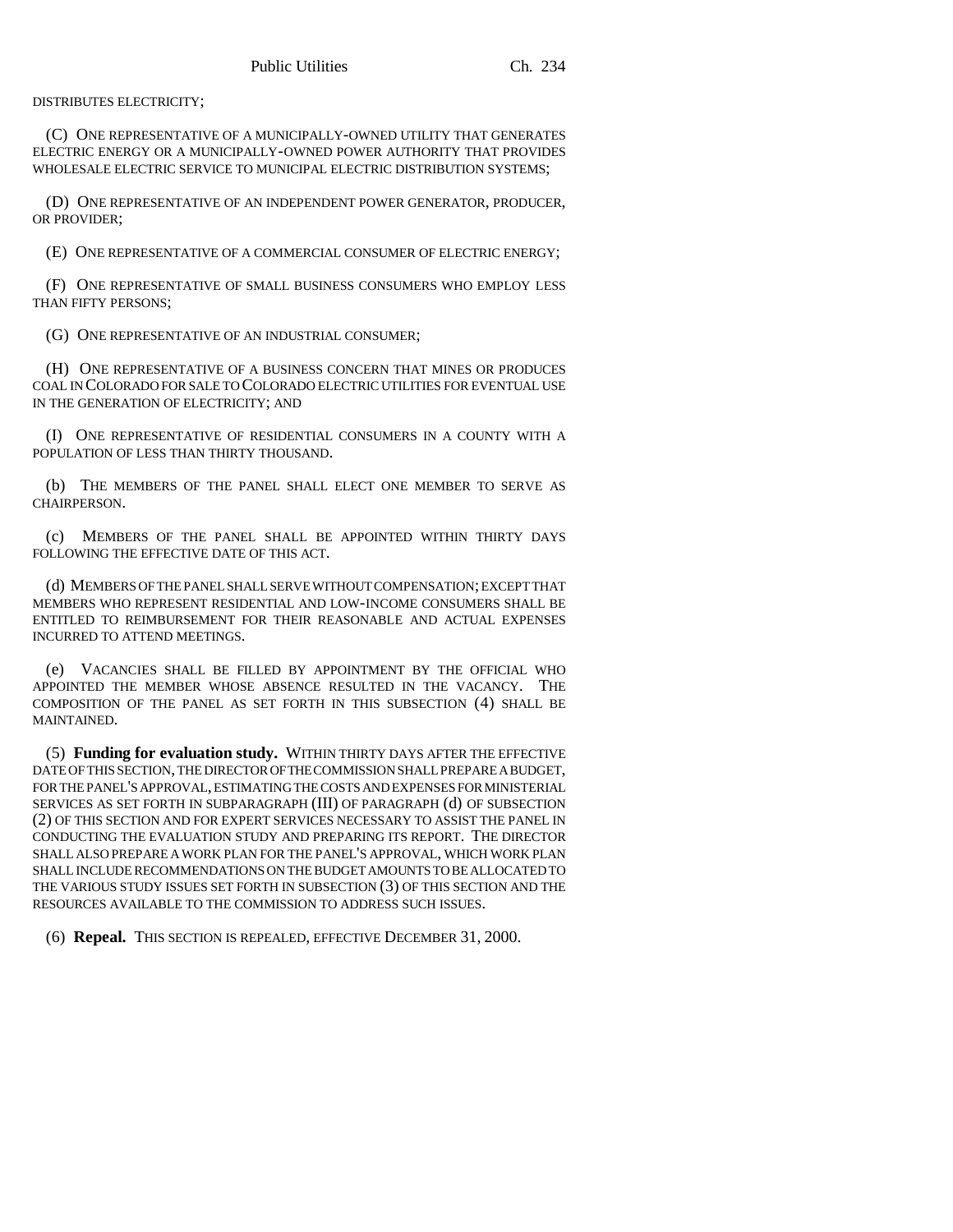## Ch. 234 Public Utilities

**40-4-114. Funding and appropriations - retail electricity policy development** fund - creation - repeal. (1) THERE IS HEREBY CREATED IN THE STATE TREASURY THE RETAIL ELECTRICITY POLICY DEVELOPMENT FUND, REFERRED TO IN THIS SECTION AS THE "FUND". THE COMMISSION IS AUTHORIZED TO SOLICIT AND ACCEPT GRANTS AND DONATIONS FROM PRIVATE SOURCES AND TO FORWARD ALL MONEYS THUS RECEIVED TO THE STATE TREASURER, WHO SHALL CREDIT SUCH MONEYS TO THE FUND. ALL INTEREST DERIVED FROM THE DEPOSIT AND INVESTMENT OF MONEYS IN THE FUND SHALL BE CREDITED TO THE FUND. ANY MONEYS UNAPPROPRIATED OR UNEXPENDED AT THE END OF ANY FISCAL YEAR SHALL REMAIN IN THE FUND AND SHALL NOT BE TRANSFERRED OR REVERT TO THE GENERAL FUND. EXPENDITURES MAY BE MADE FROM THE FUND TO AUGMENT THE COMMISSION'S ANNUAL BUDGET APPROPRIATION AS REQUIRED FOR EXPERT TESTIMONY, CONSULTING SERVICES, POSTAGE AND PRINTING COSTS, COSTS ASSOCIATED WITH ARRANGING FOR AND CONDUCTING MEETINGS, AND OTHER ASSOCIATED SUPPORT AND OPERATING COSTS INCURRED IN CARRYING OUT THE COMMISSION'S DUTIES UNDER SECTION 40-4-113. EXPENDITURES FROM THE FUND SHALL BE AUTHORIZED BY THE DIRECTOR OF THE COMMISSION AND ALL EXPENDITURES SHALL BE ACCOUNTED FOR BY THE STAFF OF THE COMMISSION. ALL UNEXPENDED AND UNENCUMBERED MONEYS REMAINING IN THE FUND AS OF DECEMBER 31, 2000, SHALL BE TRANSFERRED TO THE PUBLIC UTILITIES COMMISSION FIXED UTILITY FUND.

(2) THIS SECTION IS REPEALED, EFFECTIVE DECEMBER 31, 2000.

**SECTION 2.** 24-21-104 (3) (d), Colorado Revised Statutes, is amended BY THE ADDITION OF A NEW SUBPARAGRAPH to read:

**24-21-104. Fees of secretary of state.** (3) (d) (V) NOTWITHSTANDING ANY PROVISION OF PARAGRAPH (b) OF THIS SUBSECTION (3) TO THE CONTRARY, ON JULY 1, 1998, THE STATE TREASURER SHALL DEDUCT TWO HUNDRED SIXTY-SEVEN THOUSAND SEVEN HUNDRED FIFTY-SIX DOLLARS FROM THE DEPARTMENT OF STATE CASH FUND AND TRANSFER SUCH SUM TO THE RETAIL ELECTRICITY POLICY DEVELOPMENT FUND CREATED IN SECTION 40-4-114, C.R.S.

**SECTION 3. Appropriation - adjustments in 1998 long bill.** (1) For the implementation of this act, appropriations made in the annual general appropriation act for the fiscal year beginning July 1, 1998, shall be adjusted as follows:

(a) The appropriation made to the department of regulatory agencies, office of consumer counsel, program costs, is increased by fifty thousand dollars (\$50,000). Said sum shall be out of reserves in the retail electricity policy development fund not otherwise appropriated and appropriated as cash funds exempt.

(b) The appropriation made to the department of regulatory agencies, public utilities commission, personal services, is increased by one hundred fifty-nine thousand six hundred dollars (\$159,600). Said sum shall be out of reserves in the retail electricity policy development fund not otherwise appropriated and appropriated as cash funds exempt.

(c) The appropriation made to the department of regulatory agencies, public utilities commission, operating expenses, is increased by one thousand six hundred twenty dollars (\$1,620). Said sum shall be out of reserves in the retail electricity